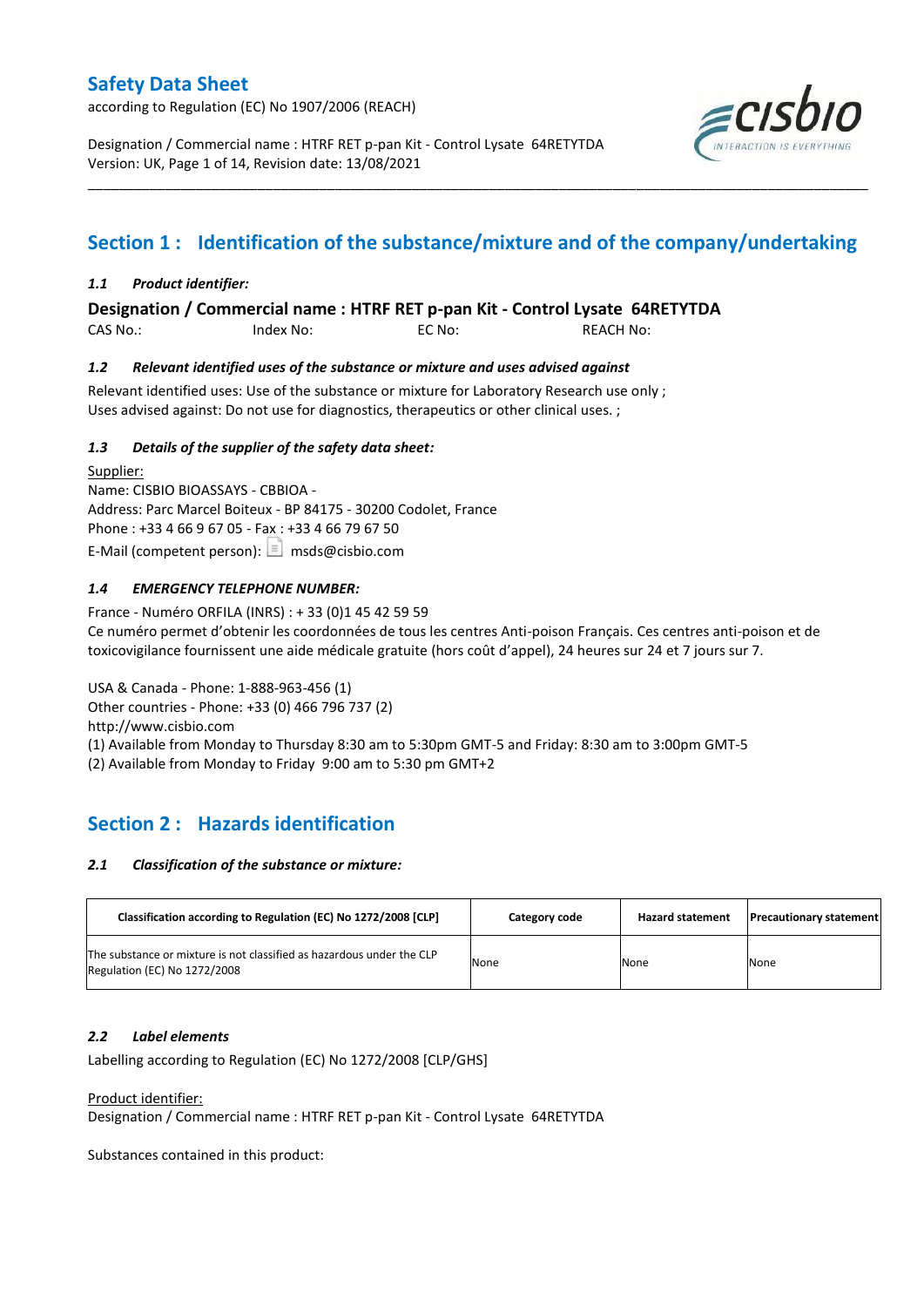according to Regulation (EC) No 1907/2006 (REACH)

Designation / Commercial name : HTRF RET p-pan Kit - Control Lysate 64RETYTDA Version: UK, Page 2 of 14, Revision date: 13/08/2021



Hazard pictograms

Signal word:

Hazard and precautionary statements:

#### *2.3 Other hazards*

The mixture contains substances classified as 'Substances of Very High Concern' (SVHC) published by the European CHemicals Agency (ECHA) under article 57 of REACH at levels of 0.1% or higher. This substance or mixture contains no components considered to be either persistent, bioaccumulative and toxic (PBT), or very persistent and very bioaccumulative (vPvB) at levels of 0.1% or higher ; Adverse human health effects and symptoms:

\_\_\_\_\_\_\_\_\_\_\_\_\_\_\_\_\_\_\_\_\_\_\_\_\_\_\_\_\_\_\_\_\_\_\_\_\_\_\_\_\_\_\_\_\_\_\_\_\_\_\_\_\_\_\_\_\_\_\_\_\_\_\_\_\_\_\_\_\_\_\_\_\_\_\_\_\_\_\_\_\_\_\_\_\_\_\_\_\_\_\_\_\_\_\_\_\_\_\_\_\_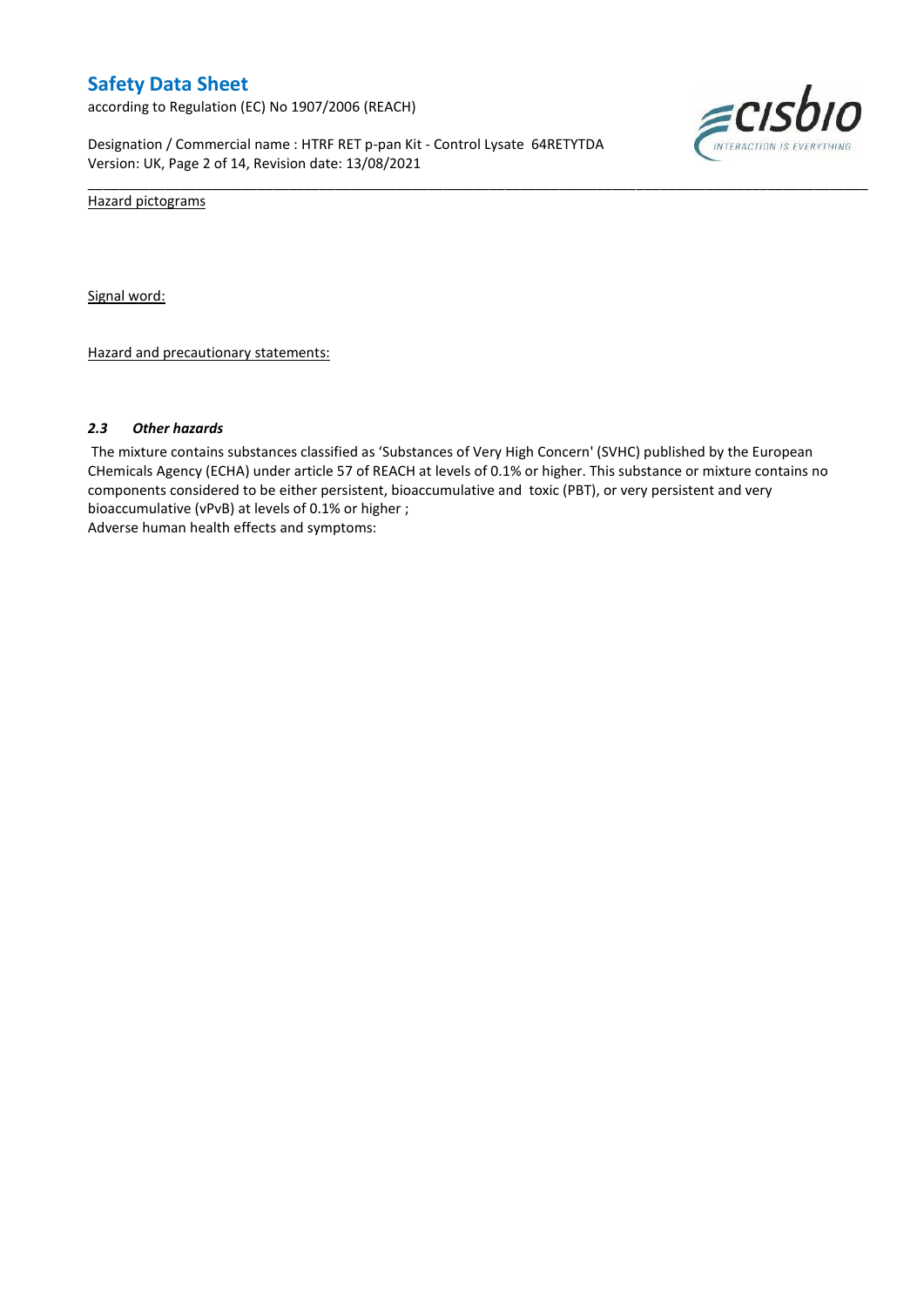according to Regulation (EC) No 1907/2006 (REACH)



Designation / Commercial name : HTRF RET p-pan Kit - Control Lysate 64RETYTDA Version: UK, Page 3 of 14, Revision date: 13/08/2021

# **Section 3 : Composition/information on ingredients**

### *3.2 Mixtures*

Hazardous ingredients:

| Substance name                                                                                 | CAS <sub>n</sub> ° | Index n° | EC n°     | <b>Classification according Regulation (EC)</b><br>No. 1272 [CLP]                                                                                                                                                                    | Concentration<br>(%) | <b>SCL</b> | M-factor |
|------------------------------------------------------------------------------------------------|--------------------|----------|-----------|--------------------------------------------------------------------------------------------------------------------------------------------------------------------------------------------------------------------------------------|----------------------|------------|----------|
| $4-(2-$<br>hydroxyethyl)piperazin-1-7365-45-9<br>vlethanesulphonic acid                        |                    |          | 230-907-9 |                                                                                                                                                                                                                                      | $< 3\%$              |            |          |
| Poly(oxy-1,2-ethanediyl),<br>$\alpha$ -[4-(1,1,3,3-<br>tetramethylbutyl)phenyl]-<br>ω-hydroxy- | 9002-93-1          |          |           | Acute toxicity - Acute Tox. 4 - H302 - Oral<br>Hazardous to the aquatic environment -<br>Aquatic Chronic 2 - H411<br>Serious eye damage/eye irritation - Eye<br>Dam. 1 - H318<br>Skin corrosion/irritation - Skin Irrit. 2 -<br>H315 | $< 1\%$              |            |          |

\_\_\_\_\_\_\_\_\_\_\_\_\_\_\_\_\_\_\_\_\_\_\_\_\_\_\_\_\_\_\_\_\_\_\_\_\_\_\_\_\_\_\_\_\_\_\_\_\_\_\_\_\_\_\_\_\_\_\_\_\_\_\_\_\_\_\_\_\_\_\_\_\_\_\_\_\_\_\_\_\_\_\_\_\_\_\_\_\_\_\_\_\_\_\_\_\_\_\_\_\_

Additional information:

Full text of H- and EUH-phrases: see SECTION 16.

## **Section 4 : First aid measures**

#### *4.1 Description of first aid measures*

**General information**:Do not leave affected person unattended. ;

**Following inhalation**: In case of respiratory tract irritation, consult a physician. ;

**Following skin contact**:After contact with skin, wash immediately with water ;

**Following eye contact**:After contact with the eyes, rinse with water with the eyelids open for a sufficient length of time, then consult an ophthalmologist immediately. ;

**Following ingestion**:Do NOT induce vomiting. ;

**Self-protection of the first aider**:

#### *4.2 Most important symptoms and effects, both acute and delayed*

Symptoms:No known symptoms to date. ; Effects:

### *4.3 Indication of any immediate medical attention and special treatment needed*

Notes for the doctor:

## **Section 5 : Firefighting measures**

#### *5.1 Extinguishing media:*

**Suitable extinguishing media**:This product is not flammable. Use extinguishing agent suitable for type of surrounding fire ;

#### *5.2 Special hazards arising from the substance or mixture*

Hazardous combustion products:/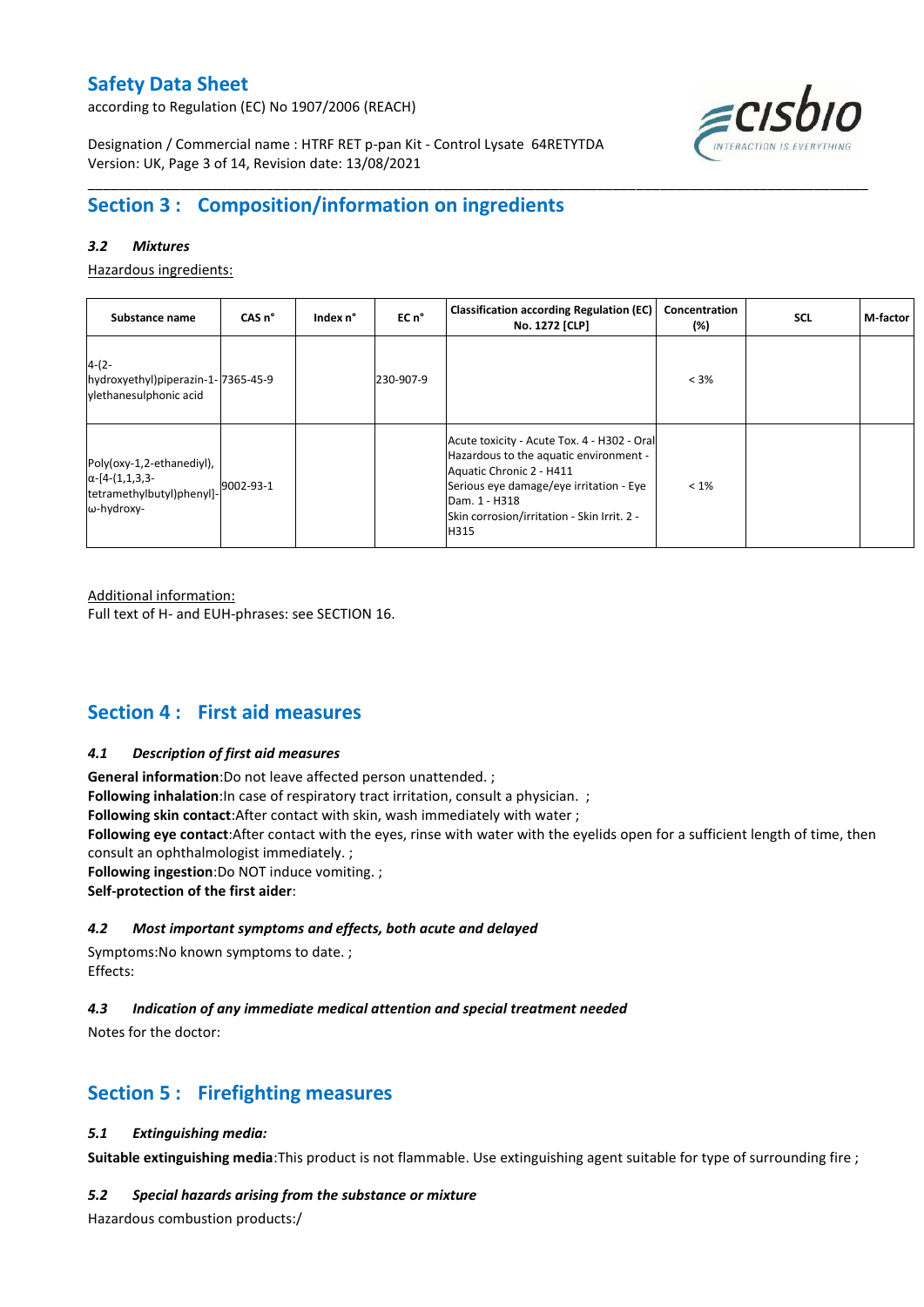according to Regulation (EC) No 1907/2006 (REACH)

Designation / Commercial name : HTRF RET p-pan Kit - Control Lysate 64RETYTDA Version: UK, Page 4 of 14, Revision date: 13/08/2021

\_\_\_\_\_\_\_\_\_\_\_\_\_\_\_\_\_\_\_\_\_\_\_\_\_\_\_\_\_\_\_\_\_\_\_\_\_\_\_\_\_\_\_\_\_\_\_\_\_\_\_\_\_\_\_\_\_\_\_\_\_\_\_\_\_\_\_\_\_\_\_\_\_\_\_\_\_\_\_\_\_\_\_\_\_\_\_\_\_\_\_\_\_\_\_\_\_\_\_\_\_



### *5.3 Advice for fire-fighters*

Wear Protective clothing. ;

# **Section 6 : Accidental release measures**

### *6.1 Personal precautions, protective equipment and emergency procedures*

Emergency procedures: Provide adequate ventilation. ;

### *6.2 Environmental precautions*

Do not allow to enter into surface water or drains. ;

### *6.3 Methods and material for containment and cleaning up*

For cleaning up:Suitable material for taking up: Absorbing material, organic ; Other information:

#### *6.4 Reference to other sections*

Additional information:

## **Section 7 : Handling and storage**

### *7.1 Precautions for safe handling*

Protective measures: Advice on safe handling:Avoid contact with skin, eyes and clothes. ; Fire preventions:

Do not eat, drink or smoke in areas where reagents are handled. ; Advice on general occupational hygiene Handle in accordance with good industrial hygiene and safety practice ;

#### *7.2 Conditions for safe storage, including any incompatibilities*

Technical measures and storage conditions: Requirements for storage rooms and vessels:Keep container tightly closed. ; Hints on storage assembly: Materials to avoid: Further information on storage conditions:

#### *7.3 Specific end uses:*

Recommendations on specific end uses: Observe technical data sheet. ;

# **Section 8 : Exposure controls/personal protection**

*8.1 Control parameters*

Preliminary remark: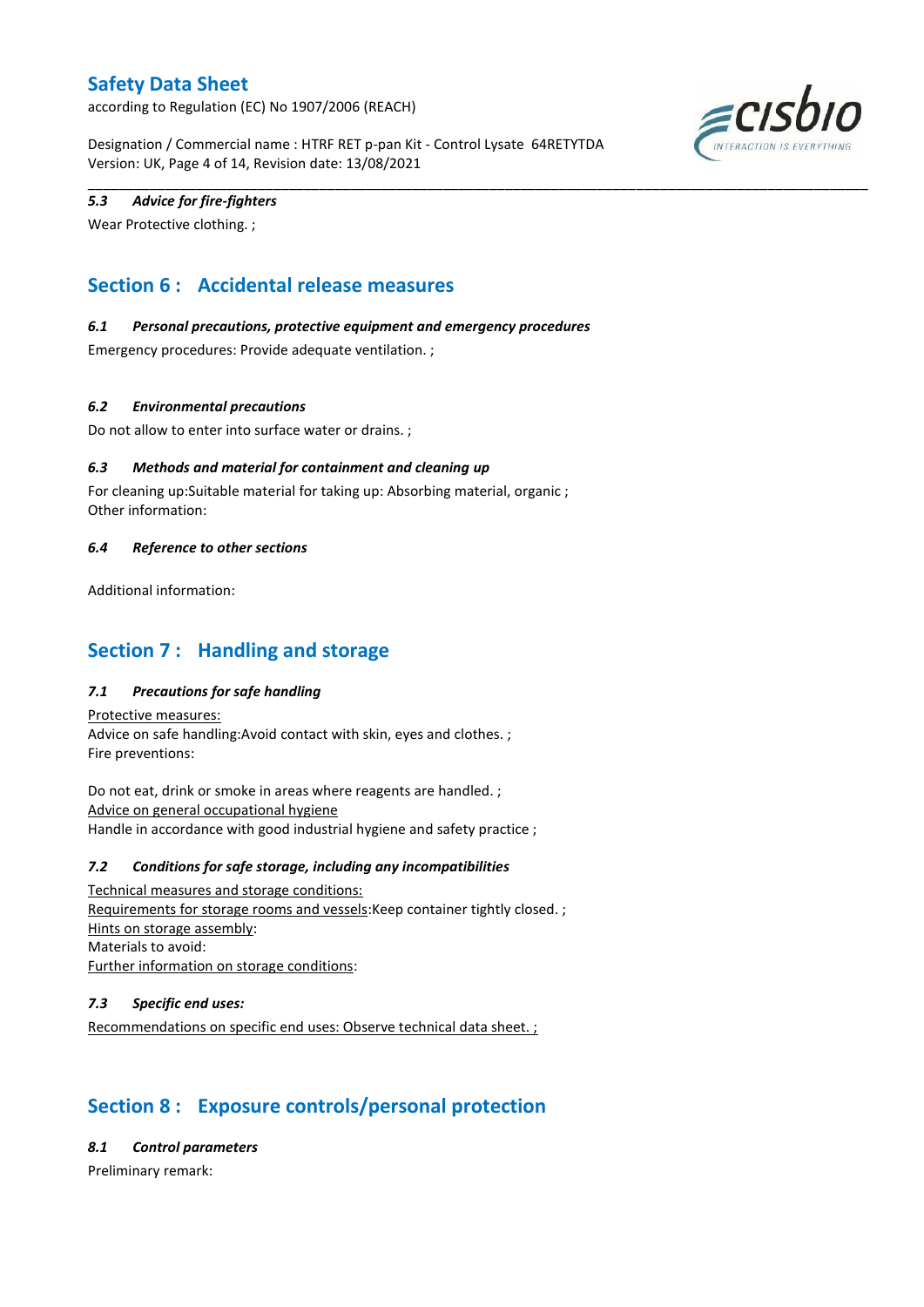according to Regulation (EC) No 1907/2006 (REACH)

Designation / Commercial name : HTRF RET p-pan Kit - Control Lysate 64RETYTDA Version: UK, Page 5 of 14, Revision date: 13/08/2021



## 8.1.1 Occupational exposure limits:

• France

| Source:                   |           | Informations relatives à la réglementation VME (France) : ED 984, 07.2012 |  |  |  |  |  |  |  |  |  |  |  |  |
|---------------------------|-----------|---------------------------------------------------------------------------|--|--|--|--|--|--|--|--|--|--|--|--|
| <b>Substance</b>          | EC No.    | VME(mg/m3)<br>$VLE$ (mg/m3)<br>VLE (ppm)<br>VME (ppm)<br>CAS-No           |  |  |  |  |  |  |  |  |  |  |  |  |
| 7365-45-9 / 230-<br>907-9 | 230-907-9 | 7365-45-9                                                                 |  |  |  |  |  |  |  |  |  |  |  |  |

\_\_\_\_\_\_\_\_\_\_\_\_\_\_\_\_\_\_\_\_\_\_\_\_\_\_\_\_\_\_\_\_\_\_\_\_\_\_\_\_\_\_\_\_\_\_\_\_\_\_\_\_\_\_\_\_\_\_\_\_\_\_\_\_\_\_\_\_\_\_\_\_\_\_\_\_\_\_\_\_\_\_\_\_\_\_\_\_\_\_\_\_\_\_\_\_\_\_\_\_\_

#### • Spain

| Source:                   | <b>June 2015</b> |           | Limites de Exposicion Profesional para Agentes Quimicos en Espana<br>Instituto Nacional de Seguridad e Higiene en el Trabajo |              |                  |              |
|---------------------------|------------------|-----------|------------------------------------------------------------------------------------------------------------------------------|--------------|------------------|--------------|
| Substance                 | EC No.           | CAS-No    | $VLA-EC$ (mg/m3)                                                                                                             | VLA-EC (ppm) | $VLA-ED (mg/m3)$ | VLA-ED (ppm) |
| 7365-45-9 / 230-<br>907-9 | 230-907-9        | 7365-45-9 |                                                                                                                              |              |                  |              |

### **•** Germany

| Source:               | TRGS 900, June 2015, BAuA |           |             |           |
|-----------------------|---------------------------|-----------|-------------|-----------|
| <b>Substance</b>      | EC No.                    | CAS-No    | AGW (mg/m3) | AGW (ppm) |
| 7365-45-9 / 230-907-9 | 230-907-9                 | 7365-45-9 |             |           |

- Italia
- **•** Greece
- UK
- OSHA (USA)

| Source:              |           |           |                                                                            | Occupational Safety and Health Administration (OSHA) Permissible Exposure Limits (PELS) from 29 CFR 1910.1000 |                                                                                                                                                |  |  |
|----------------------|-----------|-----------|----------------------------------------------------------------------------|---------------------------------------------------------------------------------------------------------------|------------------------------------------------------------------------------------------------------------------------------------------------|--|--|
| Substance            | EC-No.    | CAS-No    | <b>OSHA Permissible</b><br><b>Exposure Limit (PEL)</b><br>8-hour TWA (ppm) | <b>OSHA Permissible</b><br><b>Exposure Limit (PEL) 8-</b><br>hour TWA (mg/m3)                                 | <b>OSHA Permissible</b><br><b>OSHA Permissible</b><br><b>Exposure Limit (PEL)</b><br><b>Exposure Limit (PEL)</b><br>STEL (mg/m3)<br>STEL (ppm) |  |  |
| 7365-45-9 / 230-907- | 230-907-9 | 7365-45-9 |                                                                            |                                                                                                               |                                                                                                                                                |  |  |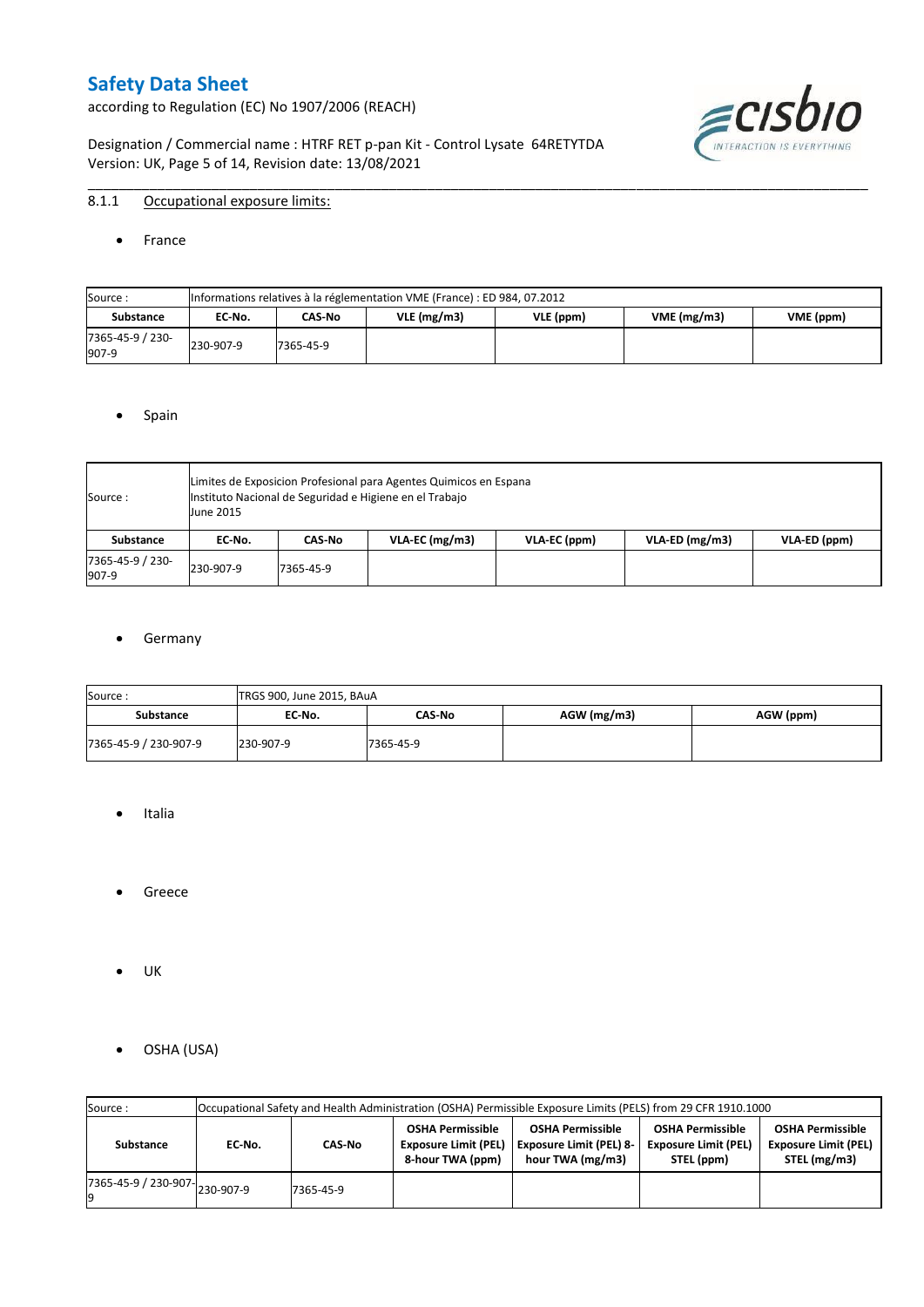according to Regulation (EC) No 1907/2006 (REACH)



Designation / Commercial name : HTRF RET p-pan Kit - Control Lysate 64RETYTDA Version: UK, Page 6 of 14, Revision date: 13/08/2021

### 8.1.2 Biological limit values (Germany):

| Source:               | List of recommended health-based biological limit values (BLVs) and biological guidance values (BGVs), June 2014 |           |               |           |  |  |  |  |  |  |
|-----------------------|------------------------------------------------------------------------------------------------------------------|-----------|---------------|-----------|--|--|--|--|--|--|
| <b>Substance</b>      | EC No.                                                                                                           | CAS-No    | $BLV$ (mg/m3) | BLV (ppm) |  |  |  |  |  |  |
| 7365-45-9 / 230-907-9 | 230-907-9                                                                                                        | 7365-45-9 |               |           |  |  |  |  |  |  |

\_\_\_\_\_\_\_\_\_\_\_\_\_\_\_\_\_\_\_\_\_\_\_\_\_\_\_\_\_\_\_\_\_\_\_\_\_\_\_\_\_\_\_\_\_\_\_\_\_\_\_\_\_\_\_\_\_\_\_\_\_\_\_\_\_\_\_\_\_\_\_\_\_\_\_\_\_\_\_\_\_\_\_\_\_\_\_\_\_\_\_\_\_\_\_\_\_\_\_\_\_

### 8.1.3 Exposure limits at intended use (Germany):

| Source:               | TRGS 903, November 2015, BAuA |           |             |           |
|-----------------------|-------------------------------|-----------|-------------|-----------|
| <b>Substance</b>      | EC No.                        | CAS-No    | BGW (mg/m3) | BGW (ppm) |
| 7365-45-9 / 230-907-9 | 230-907-9                     | 7365-45-9 |             |           |

### 8.1.4 DNEL/PNEC-values:

• DNEL worker

| Source:                  |                     | <b>GESTIS</b> – substance database |                                                 |                                                       |                                                             |                                                  |                                                       |                                                         |                                                             |
|--------------------------|---------------------|------------------------------------|-------------------------------------------------|-------------------------------------------------------|-------------------------------------------------------------|--------------------------------------------------|-------------------------------------------------------|---------------------------------------------------------|-------------------------------------------------------------|
| Substance                | EC No.              | <b>CAS-No</b>                      | Acute - dermal.<br>local effects<br>(mg/kg/day) | Long-term-<br>dermal, local<br>effects<br>(mg/kg/day) | $Long-term -$<br>dermal.<br>systemic effects<br>(mg/kg/day) | Acute –<br>linhalation. local<br>effects (mg/m3) | Acute -<br>inhalation.<br>systemic effects<br>(mg/m3) | Long-term -<br>linhalation. locall<br>effects $(mg/m3)$ | $Long-term -$<br>inhalation.<br>systemic effects<br>(mg/m3) |
| 7365-45-9 /<br>230-907-9 | 230-907-9 7365-45-9 |                                    |                                                 |                                                       |                                                             |                                                  | 23.5-23.5                                             |                                                         |                                                             |

#### DNEL consumer

| Source:                  |        | <b>IGESTIS</b> – substance database |                                                 |                                                          |                                                          |                                                  |                                                       |                                                         |                                                             |
|--------------------------|--------|-------------------------------------|-------------------------------------------------|----------------------------------------------------------|----------------------------------------------------------|--------------------------------------------------|-------------------------------------------------------|---------------------------------------------------------|-------------------------------------------------------------|
| Substance                | EC No. | CAS-No                              | Acute - dermal.<br>local effects<br>(mg/kg/day) | Long-term $-$<br>dermal, local<br>effects<br>(mg/kg/day) | Long-term-<br>dermal.<br>systemic effects<br>(mg/kg/day) | Acute –<br>linhalation. local<br>effects (mg/m3) | Acute -<br>inhalation.<br>systemic effects<br>(mg/m3) | $Long-term -$<br>linhalation. local<br>leffects (mg/m3) | Long-term $-$<br>inhalation.<br>systemic effects<br>(mg/m3) |
| 7365-45-9 /<br>230-907-9 |        | 230-907-9 7365-45-9                 |                                                 |                                                          |                                                          |                                                  |                                                       |                                                         |                                                             |

DNEL remark:

• PNEC

| Source:          | <b>INERIS</b>                  |               |  |                                                                                                                    |              |              |  |                      |  |                      |  |              |  |
|------------------|--------------------------------|---------------|--|--------------------------------------------------------------------------------------------------------------------|--------------|--------------|--|----------------------|--|----------------------|--|--------------|--|
|                  |                                |               |  |                                                                                                                    | PNEC AQUATIC |              |  |                      |  | <b>PNEC Sediment</b> |  |              |  |
| <b>Substance</b> |                                | <b>CAS-No</b> |  | freshwater                                                                                                         |              | marine water |  | intermittent release |  | freshwater           |  | marine water |  |
|                  | EC-No.                         |               |  | [(mg/L)  (mg/kg)  (ppm)  (mg/L)  (mg/kg)  (ppm)  (mg/L)  (mg/kg)  (ppm)  (mg/L) (mg/kg) (ppm) (mg/L) (mg/kg) (ppm) |              |              |  |                      |  |                      |  |              |  |
| 7365-45-9        | / 230-907- 230-907-9 7365-45-9 |               |  |                                                                                                                    |              |              |  |                      |  |                      |  |              |  |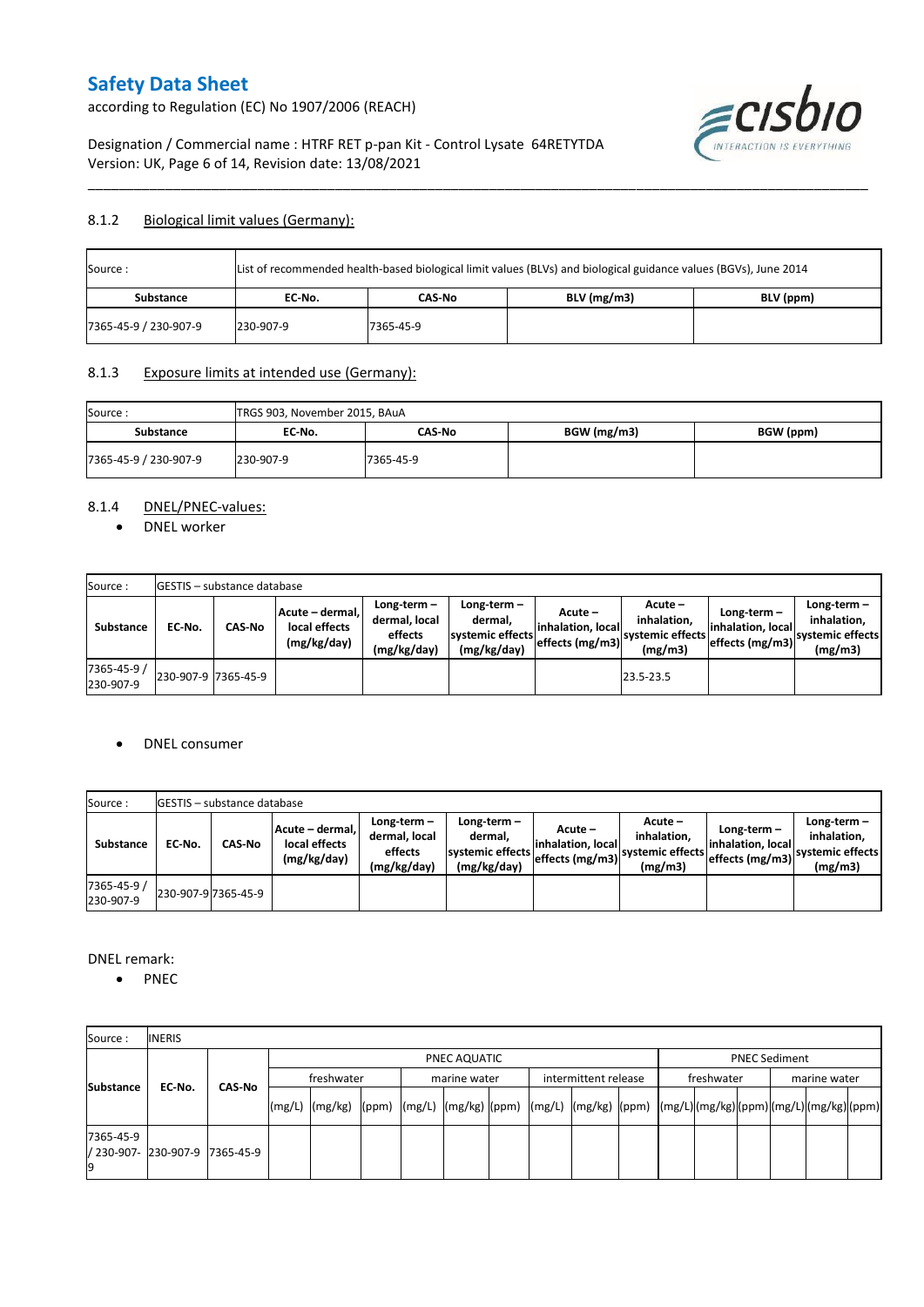according to Regulation (EC) No 1907/2006 (REACH)



Designation / Commercial name : HTRF RET p-pan Kit - Control Lysate 64RETYTDA Version: UK, Page 7 of 14, Revision date: 13/08/2021

| Source:                  | <b>INERIS</b> |               |                  |         |       |                                |         |        |          |         |       |                             |         |       |
|--------------------------|---------------|---------------|------------------|---------|-------|--------------------------------|---------|--------|----------|---------|-------|-----------------------------|---------|-------|
|                          |               |               |                  |         |       |                                |         | Others |          |         |       |                             |         |       |
| <b>Substance</b>         | EC-No.        | <b>CAS-No</b> | <b>PNEC soil</b> |         |       | PNEC sewage treatment<br>plant |         |        | PNEC air |         |       | PNEC secondary<br>poisoning |         |       |
|                          |               |               | (mg/L)           | (mg/kg) | (ppm) | (mg/L)                         | (mg/kg) | (ppm)  | (mg/L)   | (mg/kg) | (ppm) | (mg/L)                      | (mg/kg) | (ppm) |
| 7365-45-9 /<br>230-907-9 | 230-907-9     | 7365-45-9     |                  |         |       |                                |         |        |          |         |       |                             |         |       |

PNEC remark:

Control parameters remark:

#### *8.2 Exposure controls*

- 8.2.1 Appropriate engineering controls:
- 8.2.2 Personal protective equipment:

**Eye / Face protection**: Safety glasses with side-shields ;

**Skin protection**:Gloves ;

**Respiratory protection**:Ensure adequate ventilation ;

**Thermal hazards**:

8.2.3 Environmental exposure controls:

# **Section 9 : Physical and chemical properties**

### *9.1 Information on basic physical and chemical properties*

|--|

| <b>Appearance</b>                                      |            |
|--------------------------------------------------------|------------|
| Physical state                                         | Liquid     |
| Colour<br>the control of the control of the control of | Colorless: |
| Odour                                                  |            |
| Odour threshold (ppm)                                  |            |

|                                          |                                       | Value | Concentration<br>(mol/L) | Method | Temperature (°C) | Pressure (kPa) | Remark |
|------------------------------------------|---------------------------------------|-------|--------------------------|--------|------------------|----------------|--------|
| þН                                       |                                       |       |                          |        |                  |                |        |
| Melting point (°C)                       |                                       |       |                          |        |                  |                |        |
| Freezing point (°C)                      |                                       |       |                          |        |                  |                |        |
| Initial boiling point/boiling range (°C) |                                       |       |                          |        |                  |                |        |
| Flash point (°C)                         |                                       |       |                          |        |                  |                |        |
| Evaporation rate (kg/m <sup>2</sup> /h)  |                                       |       |                          |        |                  |                |        |
| Flammability (type: ) (%)                |                                       |       |                          |        |                  |                |        |
| Upper/lower                              | Upper explosive limit                 |       |                          |        |                  |                |        |
| flammability or explosive                | (%)                                   |       |                          |        |                  |                |        |
| limits                                   | Lower explosive limit (%)             |       |                          |        |                  |                |        |
| Vapour pressure (kPa)                    |                                       |       |                          |        |                  |                |        |
| Vapour density (g/cm <sup>3</sup> )      |                                       |       |                          |        |                  |                |        |
|                                          | Density (g/cm <sup>3</sup> )          |       |                          |        |                  |                |        |
| Densities                                | Relative density (g/cm <sup>3</sup> ) |       |                          |        |                  |                |        |
|                                          | Bulk density (g/cm <sup>3</sup> )     |       |                          |        |                  |                |        |
|                                          | Critical density (g/cm <sup>3</sup> ) |       |                          |        |                  |                |        |
| Solubility (Type: ) (g/L)                |                                       |       |                          |        |                  |                |        |
| n-octanol/water at pH :                  | Partition coefficient (log Pow)       |       |                          |        |                  |                |        |
| Auto-ignition temperature (°C)           |                                       |       |                          |        |                  |                |        |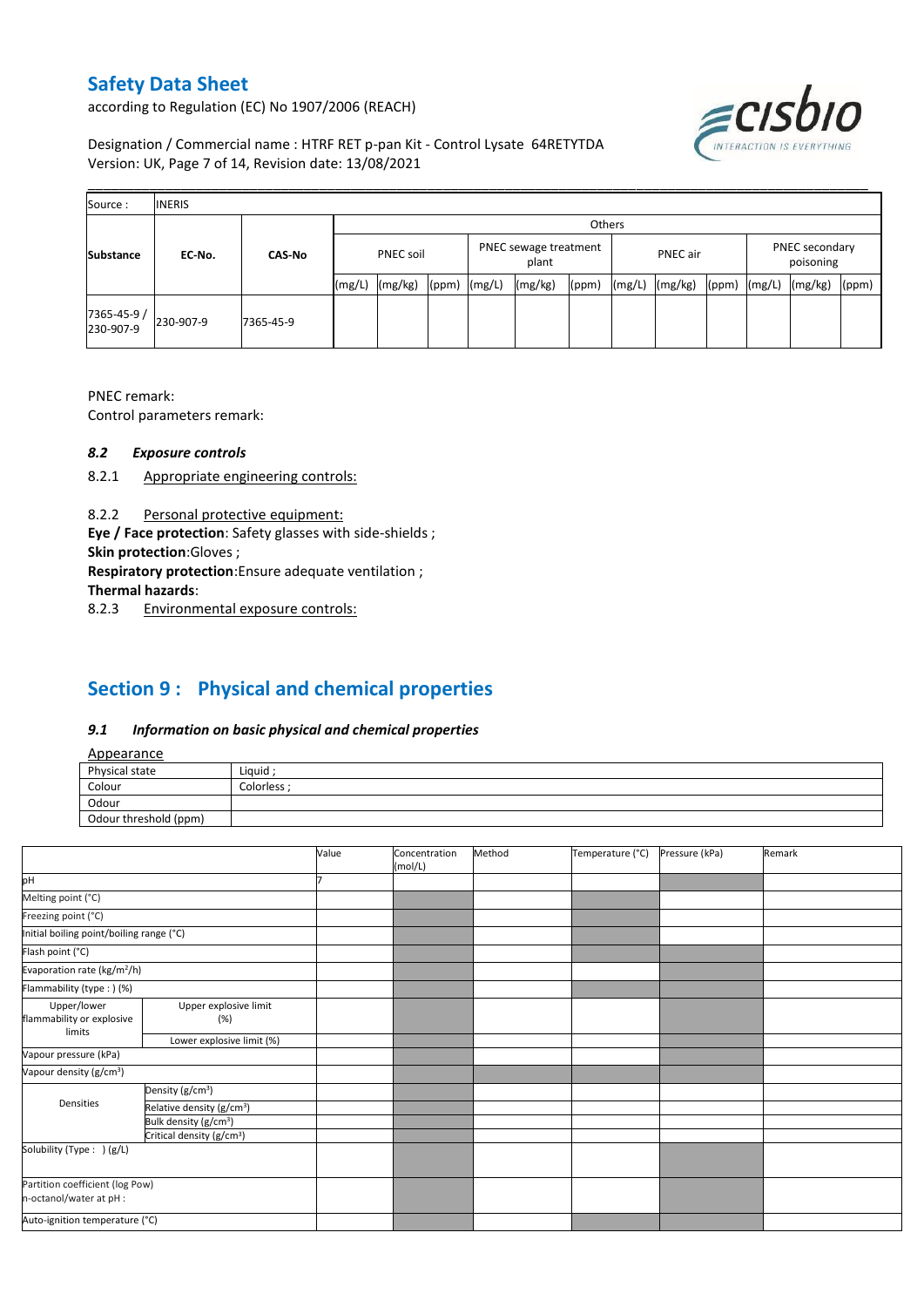according to Regulation (EC) No 1907/2006 (REACH)



Designation / Commercial name : HTRF RET p-pan Kit - Control Lysate 64RETYTDA Version: UK, Page 8 of 14, Revision date: 13/08/2021

| Decomposition energy: kJ    | Decomposition temperature (°C)            |  |  |  |
|-----------------------------|-------------------------------------------|--|--|--|
| Viscosity                   | Viscosity, dynamic (poiseuille)           |  |  |  |
|                             | Viscosity, cinematic (cm <sup>3</sup> /s) |  |  |  |
| Oxidising properties        |                                           |  |  |  |
| <b>Explosive properties</b> |                                           |  |  |  |

\_\_\_\_\_\_\_\_\_\_\_\_\_\_\_\_\_\_\_\_\_\_\_\_\_\_\_\_\_\_\_\_\_\_\_\_\_\_\_\_\_\_\_\_\_\_\_\_\_\_\_\_\_\_\_\_\_\_\_\_\_\_\_\_\_\_\_\_\_\_\_\_\_\_\_\_\_\_\_\_\_\_\_\_\_\_\_\_\_\_\_\_\_\_\_\_\_\_\_\_\_

#### *9.2 Other information:*

No other relevant data available

## **Section 10 : Stability and reactivity**

- 10.1 **Reactivity** This material is considered to be non-reactive under normal use conditions. ;
- *10.2 Chemical stability*
- *10.3 Possibility of hazardous reactions*
- *10.4 Conditions to avoid:*
- *10.5 Incompatible materials:*
- *10.6 Hazardous decomposition products:*

Does not decompose when used for intended uses. ;

## **Section 11 : Toxicological information**

Toxicokinetics, metabolism and distribution

### *11.1 Information on toxicological effects*

**Substances** 

**Acute toxicity**

Animal data: Acute oral toxicity:

| Substance name | LD50<br>(mg/kg) | <b>Species</b> | Method | Symptoms / delayed effects | Remark |
|----------------|-----------------|----------------|--------|----------------------------|--------|
| 9002-93-1      | 1800-1800       | <b>Rat</b>     |        |                            |        |

Acute dermal toxicity:

Acute inhalative toxicity:

Practical experience / human evidence: Assessment / Classification: General Remark: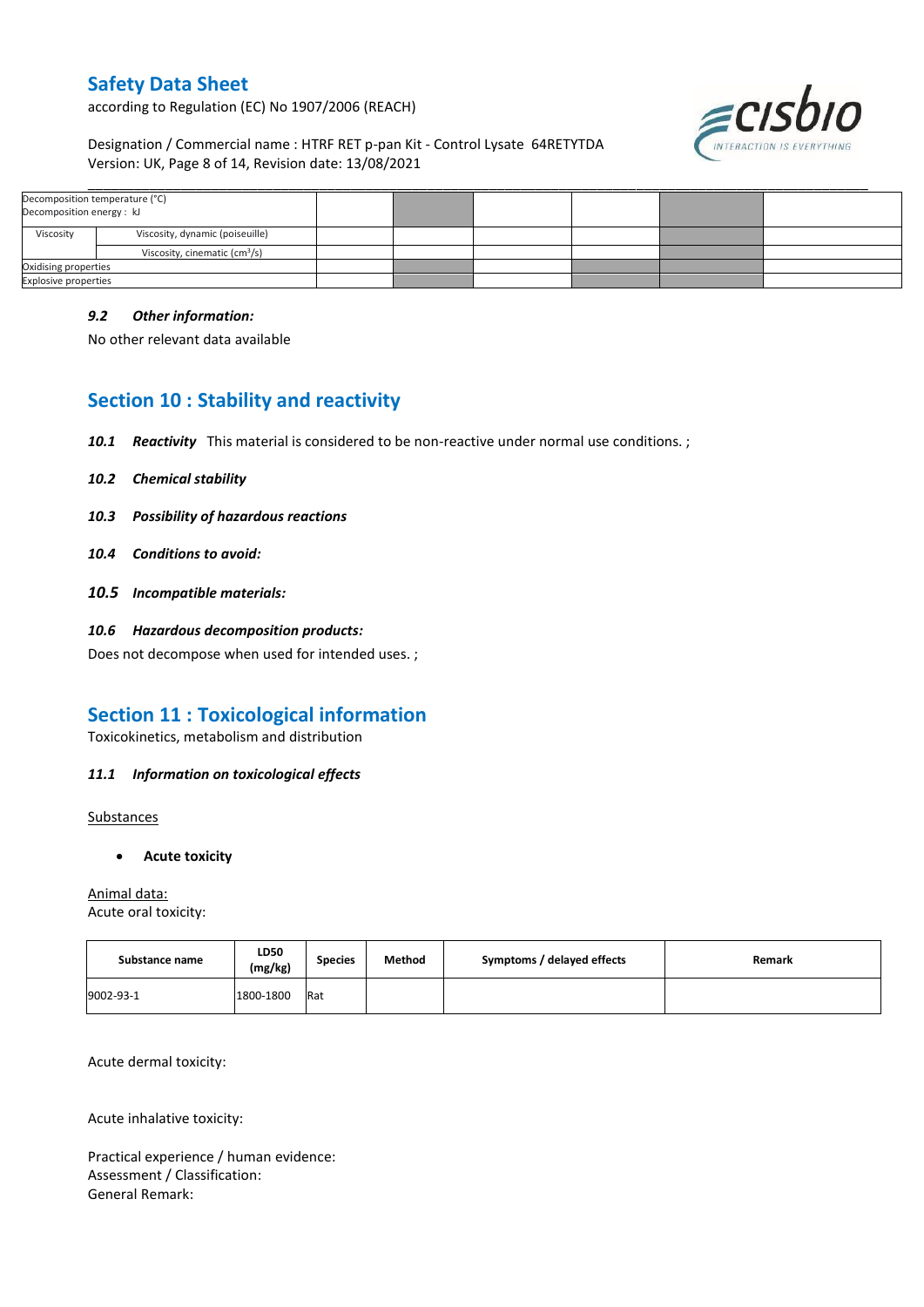according to Regulation (EC) No 1907/2006 (REACH)



Designation / Commercial name : HTRF RET p-pan Kit - Control Lysate 64RETYTDA Version: UK, Page 9 of 14, Revision date: 13/08/2021

### **•** Skin corrosion/irritation

Animal data:

| Substance name        | Species | Method | Exposure time | evaluation/ | Score<br>. | Remark |
|-----------------------|---------|--------|---------------|-------------|------------|--------|
| 9002-9.<br><b>سات</b> |         |        |               |             |            |        |

\_\_\_\_\_\_\_\_\_\_\_\_\_\_\_\_\_\_\_\_\_\_\_\_\_\_\_\_\_\_\_\_\_\_\_\_\_\_\_\_\_\_\_\_\_\_\_\_\_\_\_\_\_\_\_\_\_\_\_\_\_\_\_\_\_\_\_\_\_\_\_\_\_\_\_\_\_\_\_\_\_\_\_\_\_\_\_\_\_\_\_\_\_\_\_\_\_\_\_\_\_

In-vitro skin test method: In-vitro skin test result: Assessment / Classification:

#### **Eye damage/irritation**

Animal data:

| stance name<br>Substance | <b>Species</b> | Method | Exposure time | Result<br>'/evaluation | Score | Remark |
|--------------------------|----------------|--------|---------------|------------------------|-------|--------|
| 9002-93-                 | Rabbit         |        |               | tatior<br>۱۱۵          |       |        |

In vitro eye test method: In vitro eye test result: Assessment / Classification:

#### **CMR effects (carcinogenity, mutagenicity and toxicity for reproduction)**

o Germ cell mutagenicity:

Animal data:

Assessment / Classification:

o Carcinogenicity

Practical experience / human evidence: Animal data:

Other information: Assessment / Classification:

o Reproductive toxicity

Practical experience / human evidence: Animal data:

Other information: Assessment / Classification:

Overall assessment on CMR properties:

- **Specific target organ toxicity (single exposure)**
	- o STOT SE 1 and 2

Animal data:

Other information: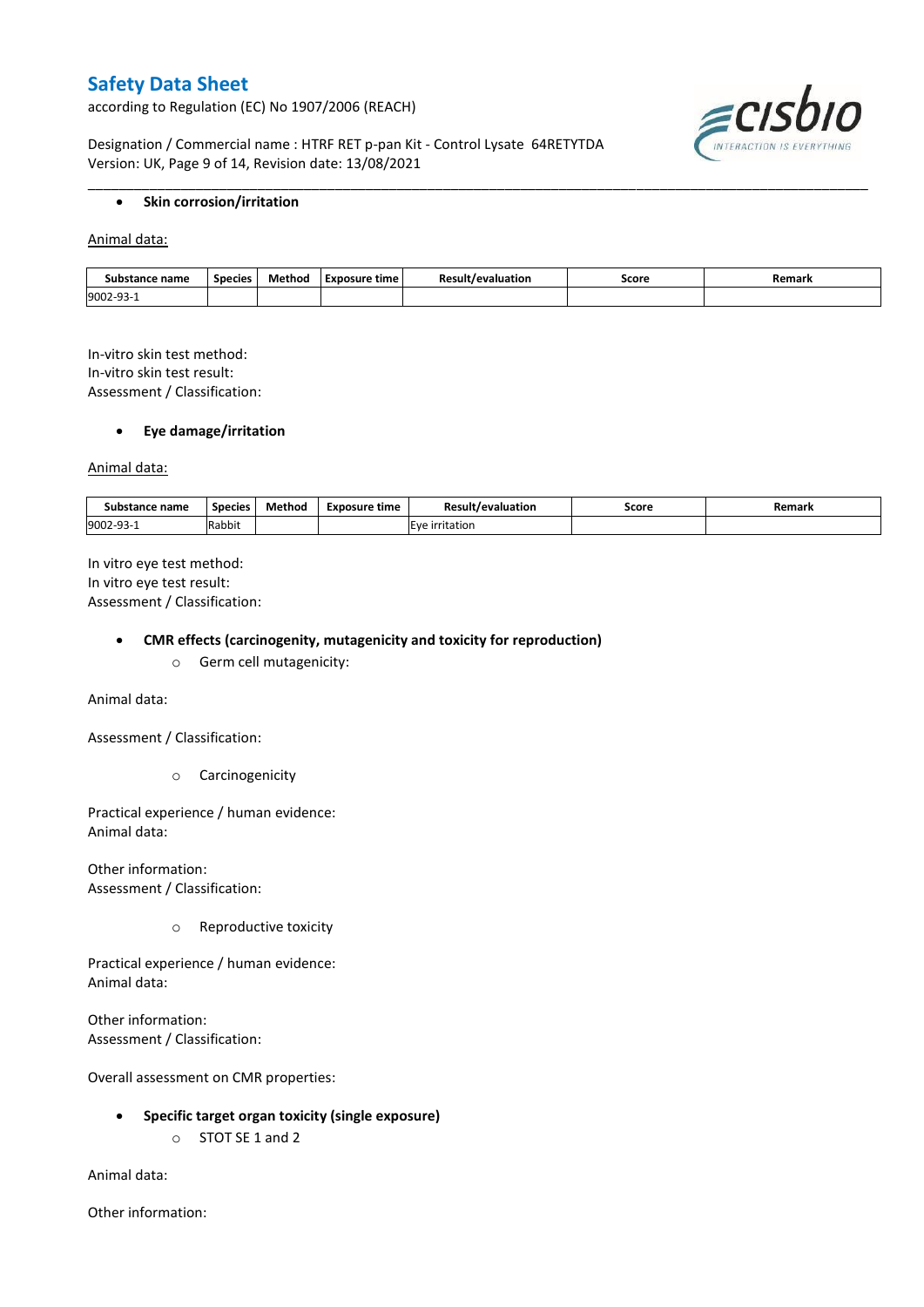according to Regulation (EC) No 1907/2006 (REACH)



Designation / Commercial name : HTRF RET p-pan Kit - Control Lysate 64RETYTDA Version: UK, Page 10 of 14, Revision date: 13/08/2021

o STOT SE 3

Practical experience / human evidence:

Other information: Assessment / Classification:

#### **Specific target organ toxicity (repeated exposure)**

Practical experience / human evidence: Animal data:

Assessment / Classification: Other information

**Aspiration hazard**

Practical experience / human evidence: Experimental data: viscosity data: see SECTION 9. Assessment / Classification: Remark:

11.1.1 Mixtures No toxicological information is available for the mixture itself

## **Section 12 : Ecological information**

In case that test data regarding one endpoint/differentiation exist for the mixture itself, the classification is carried out according to the substance criteria (excluding biodegradation and bioaccumulation). If no test data exist, the criteria for mixture classification has to be used (calculation method) in this case the toxicological data of the ingredients are shown.

\_\_\_\_\_\_\_\_\_\_\_\_\_\_\_\_\_\_\_\_\_\_\_\_\_\_\_\_\_\_\_\_\_\_\_\_\_\_\_\_\_\_\_\_\_\_\_\_\_\_\_\_\_\_\_\_\_\_\_\_\_\_\_\_\_\_\_\_\_\_\_\_\_\_\_\_\_\_\_\_\_\_\_\_\_\_\_\_\_\_\_\_\_\_\_\_\_\_\_\_\_

#### *12.1 Aquatic toxicity:*

Acute (short-term) fish toxicity

| Source:   | Informations relatives à la réglementation VME (France) : ED 984, 07.2012 |           |                       |                       |                  |                                                  |                              |        |        |                       |  |  |  |
|-----------|---------------------------------------------------------------------------|-----------|-----------------------|-----------------------|------------------|--------------------------------------------------|------------------------------|--------|--------|-----------------------|--|--|--|
| Substance | EC-No.                                                                    | CAS-No    | <b>LC50</b><br>(mg/L) | <b>EC50</b><br>(mg/L) | Test<br>duration | <b>Species</b>                                   | Result/<br><b>Evaluation</b> | Method | Remark | <b>General Remark</b> |  |  |  |
| 9002-93-1 |                                                                           | 9002-93-1 | 8.9                   |                       |                  | Pimephales<br>96 promelas<br>(fathead<br>minnow) |                              |        |        |                       |  |  |  |

Chronic (long-term) fish toxicity

| Source           | Informations relatives à la réglementation VME (France) : ED 984, 07.2012 |                                                                                                                    |  |  |  |  |  |  |  |  |  |  |
|------------------|---------------------------------------------------------------------------|--------------------------------------------------------------------------------------------------------------------|--|--|--|--|--|--|--|--|--|--|
| <b>Substance</b> | EC No.                                                                    | $\vert$ NOEC (mg/L) $\vert$ Test duration<br><b>CAS-No</b><br>Method<br><b>General Remark</b><br>Species<br>Remark |  |  |  |  |  |  |  |  |  |  |
| 9002-93-1        |                                                                           | 9002-93-1                                                                                                          |  |  |  |  |  |  |  |  |  |  |

Acute (short-term) toxicity to crustacea

Source : Informations relatives à la réglementation VME (France) : ED 984, 07.2012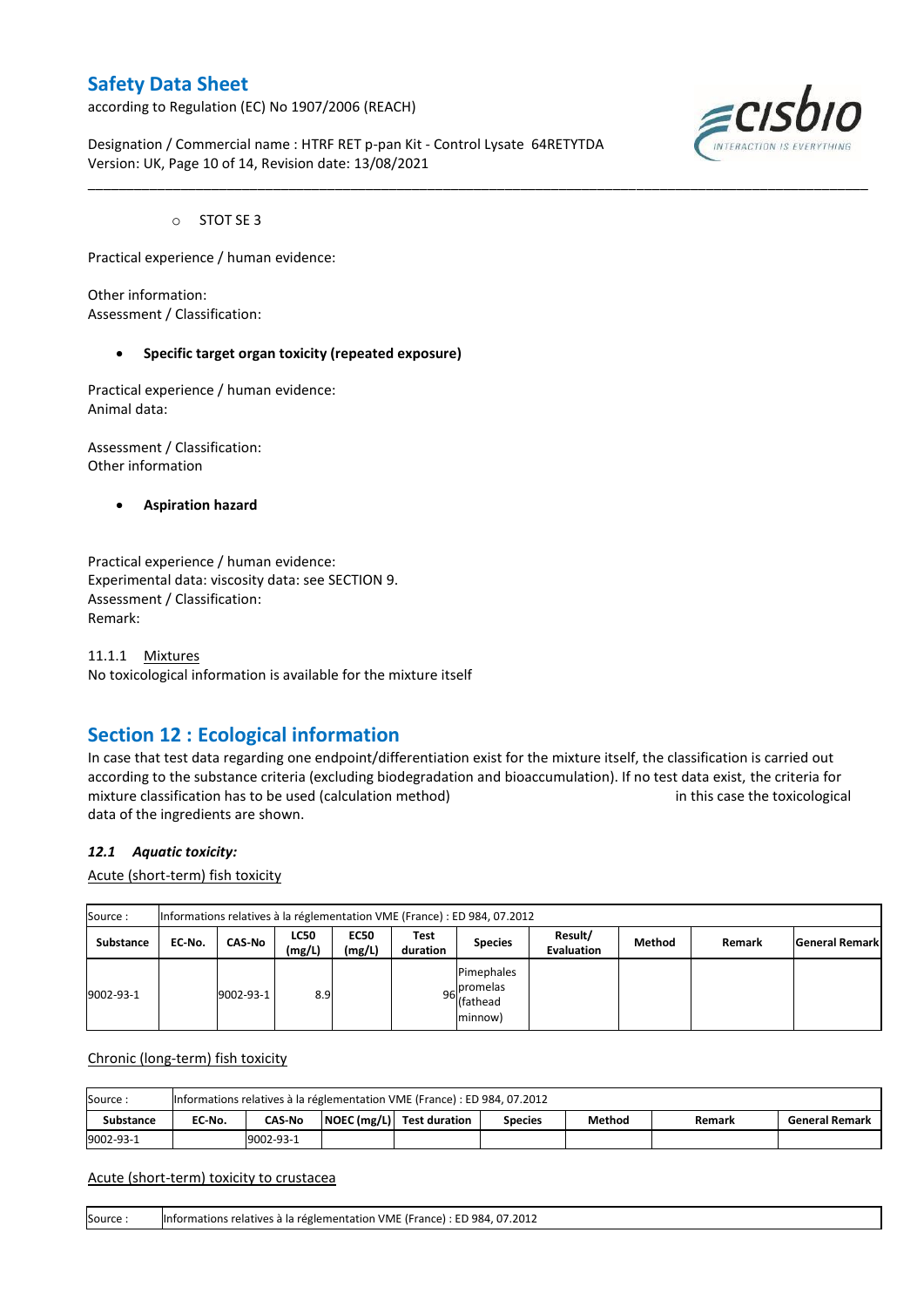according to Regulation (EC) No 1907/2006 (REACH)



## Designation / Commercial name : HTRF RET p-pan Kit - Control Lysate 64RETYTDA Version: UK, Page 11 of 14, Revision date: 13/08/2021

| Substance | EC No. | <b>CAS-No</b> | <b>EC50</b><br>(mg/L) | <b>Test duration</b> | <b>Species</b> | Result/<br><b>Evaluation</b> | Method | Remark | l General Remark l |
|-----------|--------|---------------|-----------------------|----------------------|----------------|------------------------------|--------|--------|--------------------|
| 9002-93-1 |        | 9002-93-1     | 26                    | 48                   |                |                              |        |        |                    |

Chronic (long-term) toxicity to crustacea

| Source:   | Informations relatives à la réglementation VME (France) : ED 984, 07.2012 |                                                                                                           |  |  |  |  |  |  |  |  |  |
|-----------|---------------------------------------------------------------------------|-----------------------------------------------------------------------------------------------------------|--|--|--|--|--|--|--|--|--|
| Substance | EC-No.                                                                    | NOEC (mg/L) Test duration<br>Method<br><b>CAS No</b><br><b>General Remark</b><br><b>Species</b><br>Remark |  |  |  |  |  |  |  |  |  |
| 9002-93-1 |                                                                           | 9002-93-1                                                                                                 |  |  |  |  |  |  |  |  |  |

### Acute (short-term) toxicity to algae and cyanobacteria

| Source:   | Informations relatives à la réglementation VME (France) : ED 984, 07.2012 |           |  |                           |                |                              |        |        |                       |  |  |  |
|-----------|---------------------------------------------------------------------------|-----------|--|---------------------------|----------------|------------------------------|--------|--------|-----------------------|--|--|--|
| Substance | EC No.                                                                    | CAS-No    |  | EC50 (mg/L) Test duration | <b>Species</b> | Result/<br><b>Evaluation</b> | Method | Remark | <b>General Remark</b> |  |  |  |
| 9002-93-1 |                                                                           | 9002-93-1 |  |                           |                |                              |        |        |                       |  |  |  |

### Toxicity to microorganisms and other aquatic plants / organisms

| Source:   | Informations relatives à la réglementation VME (France) : ED 984, 07.2012 |           |               |                |        |        |                       |  |
|-----------|---------------------------------------------------------------------------|-----------|---------------|----------------|--------|--------|-----------------------|--|
| Substance | EC No.                                                                    | CAS-No    | EC50 $(mg/L)$ | <b>Species</b> | Method | Remark | <b>General Remark</b> |  |
| 9002-93-1 |                                                                           | 9002-93-1 |               |                |        |        |                       |  |

Assessment / Classification:

## *12.2 Persistence and degradability*

Biodegradation:

| Source:   | Informations relatives à la réglementation VME (France) : ED 984, 07.2012 |           |                 |                                    |                            |        |                                                                                      |  |
|-----------|---------------------------------------------------------------------------|-----------|-----------------|------------------------------------|----------------------------|--------|--------------------------------------------------------------------------------------|--|
| Substance | EC No.                                                                    | CAS-No    | <b>Inoculum</b> | <b>Biodegradation</b><br>parameter | Degradation<br>rate $(\%)$ | Method | Remark                                                                               |  |
| 9002-93-1 |                                                                           | 9002-93-1 |                 | BOD (% of COD).                    | 36-36                      |        | In accordance with the required<br>stability the product is poorly<br>biodegradable. |  |

Abiotic Degradation:

| Source:   |        |               |                                            |                                       |      |    |        |        |
|-----------|--------|---------------|--------------------------------------------|---------------------------------------|------|----|--------|--------|
| Substance | EC-No. | <b>CAS-No</b> | <b>Abiotic</b><br>degradation test<br>type | Half-life time   Temperature  <br>(j) | (°C) | рH | Method | Remark |
| 9002-93-1 |        | 9002-93-1     |                                            |                                       |      |    |        |        |

Assessment / Classification:

## *12.3 Bioaccumulative potential*

Bioconcentration factor (BCF):

Ē

| Source:          |        |               |                |               |        |        |
|------------------|--------|---------------|----------------|---------------|--------|--------|
| <b>Substance</b> | EC No. | <b>CAS-No</b> | <b>Species</b> | <b>Result</b> | Method | Remark |
| 9002-93-1        |        | 9002-93-1     |                |               |        |        |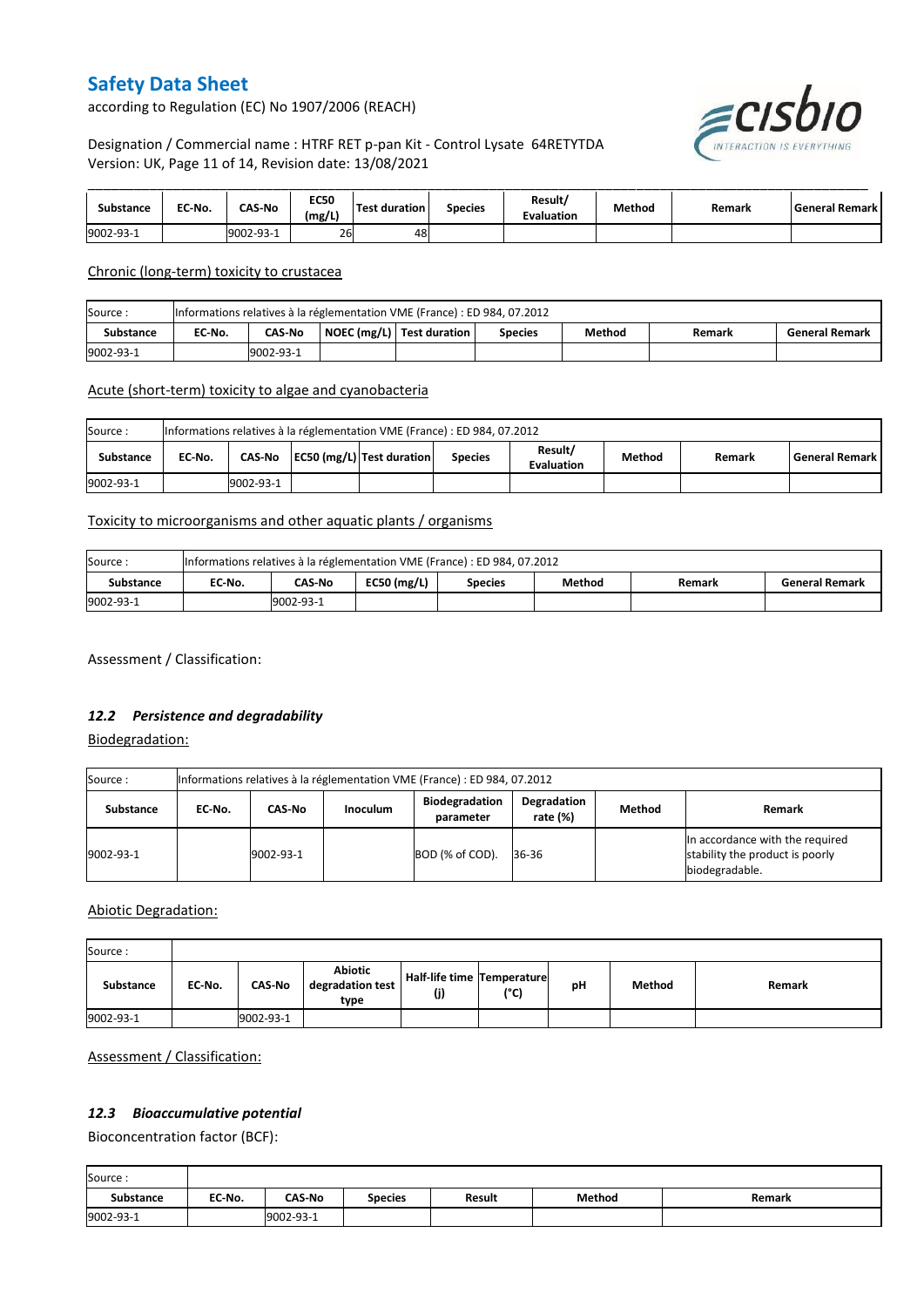according to Regulation (EC) No 1907/2006 (REACH)



Designation / Commercial name : HTRF RET p-pan Kit - Control Lysate 64RETYTDA Version: UK, Page 12 of 14, Revision date: 13/08/2021

#### *12.4 Mobility in soil*

| Source:   |       |                 |                     |                          |                                        |         |                                         |                                            |                                                  |        |        |
|-----------|-------|-----------------|---------------------|--------------------------|----------------------------------------|---------|-----------------------------------------|--------------------------------------------|--------------------------------------------------|--------|--------|
| Substance | EC n° |                 | CAS n° Distribution | <b>Transport</b><br>type | Henry's law<br>constant<br>(Pa.m3/mol) | Log KOC | <b>Half-life</b><br>time in<br>soil (j) | Half-life<br>time in<br>fresh<br>water (j) | <b>Half-life</b><br>time in<br>Isea water<br>(j) | Method | Remark |
| 9002-93-1 |       | 9002-<br>$93-1$ |                     |                          |                                        |         |                                         |                                            |                                                  |        |        |

\_\_\_\_\_\_\_\_\_\_\_\_\_\_\_\_\_\_\_\_\_\_\_\_\_\_\_\_\_\_\_\_\_\_\_\_\_\_\_\_\_\_\_\_\_\_\_\_\_\_\_\_\_\_\_\_\_\_\_\_\_\_\_\_\_\_\_\_\_\_\_\_\_\_\_\_\_\_\_\_\_\_\_\_\_\_\_\_\_\_\_\_\_\_\_\_\_\_\_\_\_

#### *12.5 Results of PBT and vPvB assessment*

#### *12.6 Other adverse effects:*

Additional ecotoxicological information:

## **Section 13 : Disposal considerations**

#### *13.1 Waste treatment methods*

Waste treatment options:Dispose of waste according to applicable legislation. ;

## **Section 14 : Transport information**

ADR/RID/AND/IMDG/IATA UN No. UN Proper shipping name Transport hazard class(es) Hazard label(s) Packing group

#### *Transport in bulk according to Annex II of MARPOL 73/78 and the IBC Code*

| Land transport (ADR/RID)                                             |                                               |
|----------------------------------------------------------------------|-----------------------------------------------|
| Classification code ADR:                                             | Special Provisions for ADR/RID:               |
| Limited quantities for ADR/RID:                                      | Excepted Quantities for ADR/RID:              |
| Packing Instructions for ADR/RID:                                    | Special packing provisions for ADR/RID:       |
| Mixed packing provisions:                                            |                                               |
| Portable tanks and bulk containers Instructions:                     |                                               |
| Portable tanks and bulk containers Special Provisions:               |                                               |
| <b>ADR Tank Code:</b>                                                | ADR Tank special provisions:                  |
| Vehicle for tank carriage:                                           |                                               |
| Special provisions for carriage Packages:                            |                                               |
| Special provisions for carriage Bulk:                                |                                               |
| Special provisions for carriage for loading, unloading and handling: |                                               |
| Special Provisions for carriage Operation:                           |                                               |
| Hazard identification No:                                            | Transport category (Tunnel restriction code): |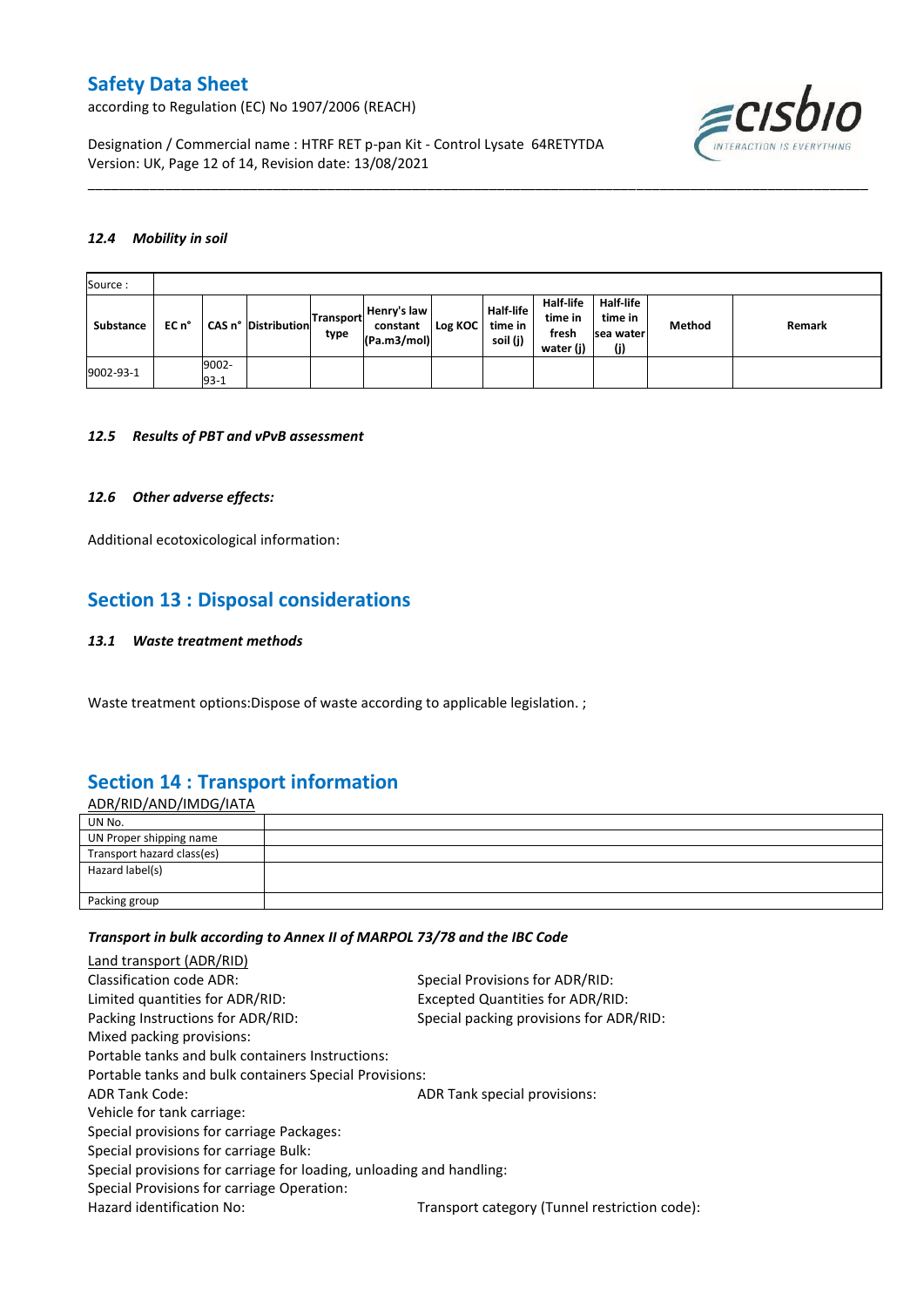according to Regulation (EC) No 1907/2006 (REACH)



Designation / Commercial name : HTRF RET p-pan Kit - Control Lysate 64RETYTDA Version: UK, Page 13 of 14, Revision date: 13/08/2021

\_\_\_\_\_\_\_\_\_\_\_\_\_\_\_\_\_\_\_\_\_\_\_\_\_\_\_\_\_\_\_\_\_\_\_\_\_\_\_\_\_\_\_\_\_\_\_\_\_\_\_\_\_\_\_\_\_\_\_\_\_\_\_\_\_\_\_\_\_\_\_\_\_\_\_\_\_\_\_\_\_\_\_\_\_\_\_\_\_\_\_\_\_\_\_\_\_\_\_\_\_

| Subsidiary risk(s) for IMDG:<br>Limited quantities for IMDG:<br><b>IBC</b> Instructions:<br><b>IMO</b> tank instructions:<br>Tanks and bulk Provisions:<br>Stowage and segregation for IMDG: |  |  |  |  |
|----------------------------------------------------------------------------------------------------------------------------------------------------------------------------------------------|--|--|--|--|
|                                                                                                                                                                                              |  |  |  |  |
|                                                                                                                                                                                              |  |  |  |  |
|                                                                                                                                                                                              |  |  |  |  |
|                                                                                                                                                                                              |  |  |  |  |
|                                                                                                                                                                                              |  |  |  |  |
|                                                                                                                                                                                              |  |  |  |  |
|                                                                                                                                                                                              |  |  |  |  |
|                                                                                                                                                                                              |  |  |  |  |
| <b>Special Provisions ADN:</b>                                                                                                                                                               |  |  |  |  |
| <b>Excepted quantities ADN:</b>                                                                                                                                                              |  |  |  |  |
| Equipment required:                                                                                                                                                                          |  |  |  |  |
| Provisions concerning carriage:                                                                                                                                                              |  |  |  |  |
| Remark:                                                                                                                                                                                      |  |  |  |  |
|                                                                                                                                                                                              |  |  |  |  |
| Excepted quantity for IATA:                                                                                                                                                                  |  |  |  |  |
| Passenger and Cargo Aircraft Limited Quantities Packing Instructions:                                                                                                                        |  |  |  |  |
| Passenger and Cargo Aircraft Limited Quantities Maximal Net Quantity :                                                                                                                       |  |  |  |  |
| Passenger and Cargo Aircraft Packaging Instructions :                                                                                                                                        |  |  |  |  |
| Passenger and Cargo Aircraft Maximal Net Quantity:                                                                                                                                           |  |  |  |  |
| Cargo Aircraft only Maximal Net Quantity :                                                                                                                                                   |  |  |  |  |
| <b>Special Provisions for IATA:</b>                                                                                                                                                          |  |  |  |  |
|                                                                                                                                                                                              |  |  |  |  |

# **Section 15 : Regulatory information**

## *15.1 Safety, health and environmental regulations/legislation specific for the substance or mixture* EU regulations

Authorisations and/or restrictions on use:

Authorisations: 9002-93-1 Restrictions on use: SVHC :9002-93-1

- Other EU regulations:
- Directive 2010/75/EC on industrial emissions

Not relevant

National regulations

### *15.2 Chemical Safety Assessment:*

For this mixture, no chemical safety assessment has been carried out